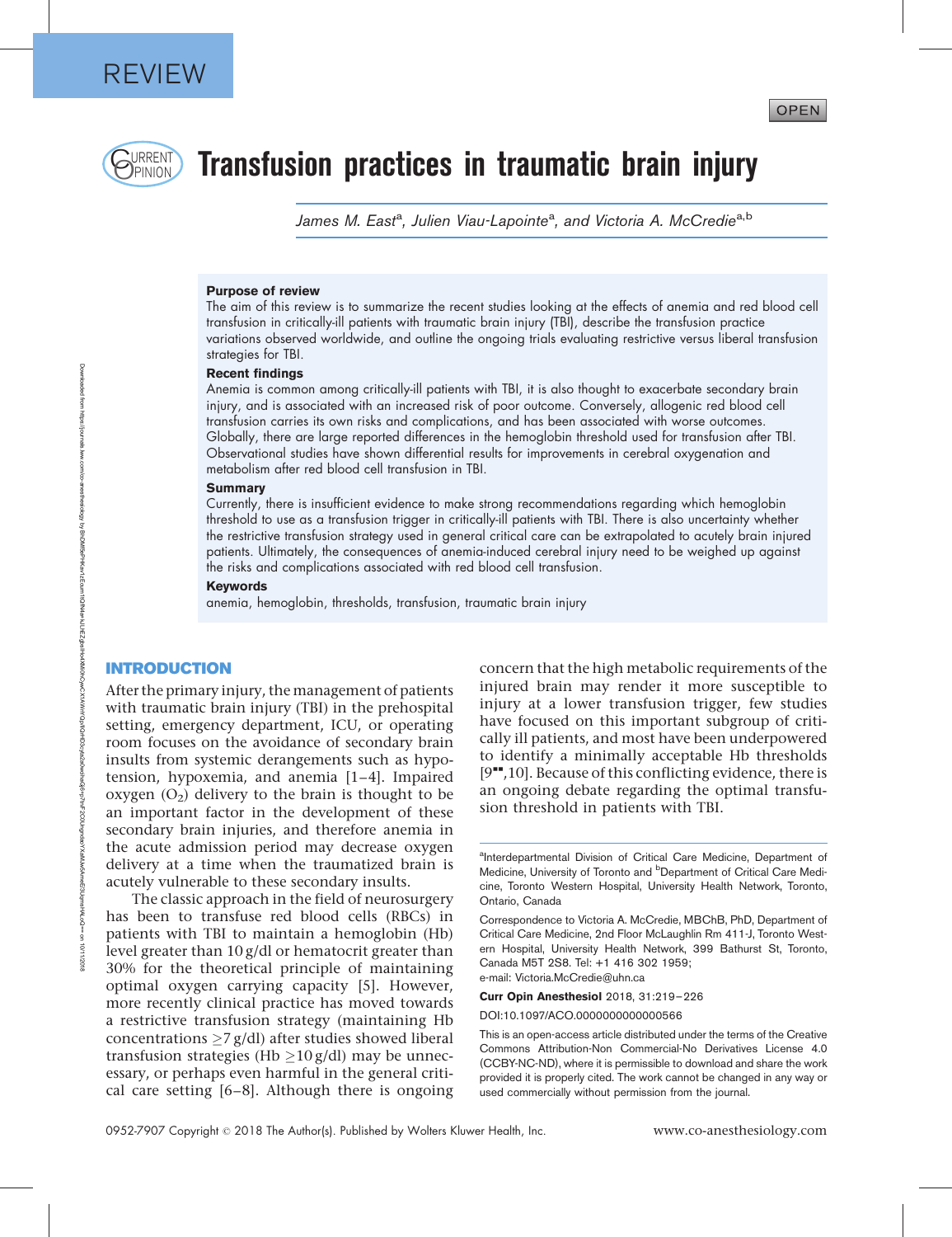# KEY POINTS

- Although anemia is consistently associated with worse outcomes among patients with TBI, transfusion of red blood cells to correct anemia is also association with poor outcomes.
- It remains unclear if the current transfusion threshold of 7 g/dl used in general critical care is valid for acutely brain injured patients.
- However, there is insufficient evidence to make strong recommendations regarding the relative benefit of a liberal over a restrictive transfusion strategy.
- Whether the use of an individualized approach to target an optimal hemoglobin concentration based on physiologic indicators of cerebral ischemia or metabolic crisis improves outcome remains to be elucidated.
- Large pragmatic randomized controlled trials are urgently needed to address whether a liberal or a restrictive transfusion strategy improves neurologic recovery in patients with traumatic brain injury.

The present review will summarize the recent studies looking at the physiological effects of anemia and RBC transfusions (RBCT) in critically-ill patients with TBI, discuss the transfusion practice variations observed worldwide, and review the current evidence and guidelines for transfusion strategies in patients with TBI.

### PHYSIOLOGIC EFFECTS OF ANEMIA ON THE BRAIN

Anemia is a common problem in TBI, with up to half of these patients receiving RBCT for Hb levels less than 9 g/dl during their admission to the ICU  $[11-14]$ . The cause of this anemia is multifactorial, mechanistically this includes reduced hematopoiesis because of the negative effects of systemic inflammation on erythropoietin production and inability of erythroblasts to incorporate iron, RBC loss due to frequent phlebotomy and reduced RBC survival, and finally hemodilution from intravenous fluid resuscitation and hemorrhage [15,16]. The Hb concentration is a major factor of brain oxygenation as the delivery of  $O_2$  $(DO<sub>2</sub>)$  to the brain is the product of the arterial  $O<sub>2</sub>$ content  $(CaO<sub>2</sub>)$  and cerebral blood flow  $(CBF)$ :

$$
DO_2 = CaO_2 \times CBF \\
$$

whereby  $CaO<sub>2</sub> = (Hb \times \text{arterial} \quad O<sub>2</sub> \quad \text{saturation}$  $(SaO<sub>2</sub>) \times 1.39$  +  $(0.003 \times$  partial pressure of  $O<sub>2</sub>$ (PaO2)) and CBF is determined by cardiac output and cerebral vessel size. In the setting of decreased  $O<sub>2</sub>$  content associated with anemia, the activation of

compensatory physiological mechanisms to increase CBF can counteract reductions in Hb and subsequent reductions in cerebral  $DO<sub>2</sub>$ . In response to anemia, cardiac output is increased through the activation of carotid and aortic chemoreceptors leading to a rise in heart rate and left ventricular stroke volume to augment CBF [17]. Furthermore, dilation of cerebral arterioles (i.e. cerebral vasodilation) occurs because of an increased production of nitric oxide (NO) by endothelial cells, perivascular astrocytes, and neurons to improve CBF and preserve  $O_2$  delivery [18,19]. Other contributory mechanisms include an increase in cerebral tissue  $O_2$  extraction and a reduction in blood viscosity, which increases venous return and decreases systemic vascular resistance to improve microvascular perfusion [20]. In healthy individuals, these compensatory mechanisms maintain cerebral tissue oxygenation until a critical Hb threshold of approximately 5–6 g/dl is reached, below which the cerebral  $DO<sub>2</sub>$  progressively diminishes and tissue hypoxia develops as maximal CBF has been achieved and no further vasodilation can occur. The  $O<sub>2</sub>$  extraction fraction then increases to meet metabolic tissue requirements, however altered brain function and symptoms of anemia-induced brain dysfunction will start to manifest at this level [21,22].

Independent of injury severity, many patients with TBI develop impaired cerebral autoregulation [23,24]. The exact cellular mechanisms affecting autoregulation are complex and beyond the scope of this review, but have been well summarized previously [25"]. The loss of autoregulation can impair the brain's compensatory mechanism to progressively vasodilate in the setting of anemia and reduced CaO2.Moreover, xenon-enhanced computed tomography studies have shown that global reductions in CBF are present within hours following TBI, further impairing the brain's ability to compensate [26]. Subsequently, maximal CBF may be reached at higher Hb thresholds around 9 g/dl, and the compromised cerebrovascular reserve may be insufficient to maintain adequate  $DO<sub>2</sub>$  below this Hb level resulting in anemia-induced brain dysfunction and possible injury at higher Hb levels [12,27]. TBI may also be associated with hemodynamic instability because of hemorrhage or neurogenic heart failure, both of which can limit the ability to increase cardiac output to compensate for the reduced  $CaO<sub>2</sub>$  [28].

### EFFECTS OF ANEMIA AND RED BLOOD CELL TRANSFUSIONS ON TRAUMATIC BRAIN INJURY OUTCOMES

The association between anemia and poor outcomes in patients with TBI is an inconsistent finding. Understanding that anemia is considered a marker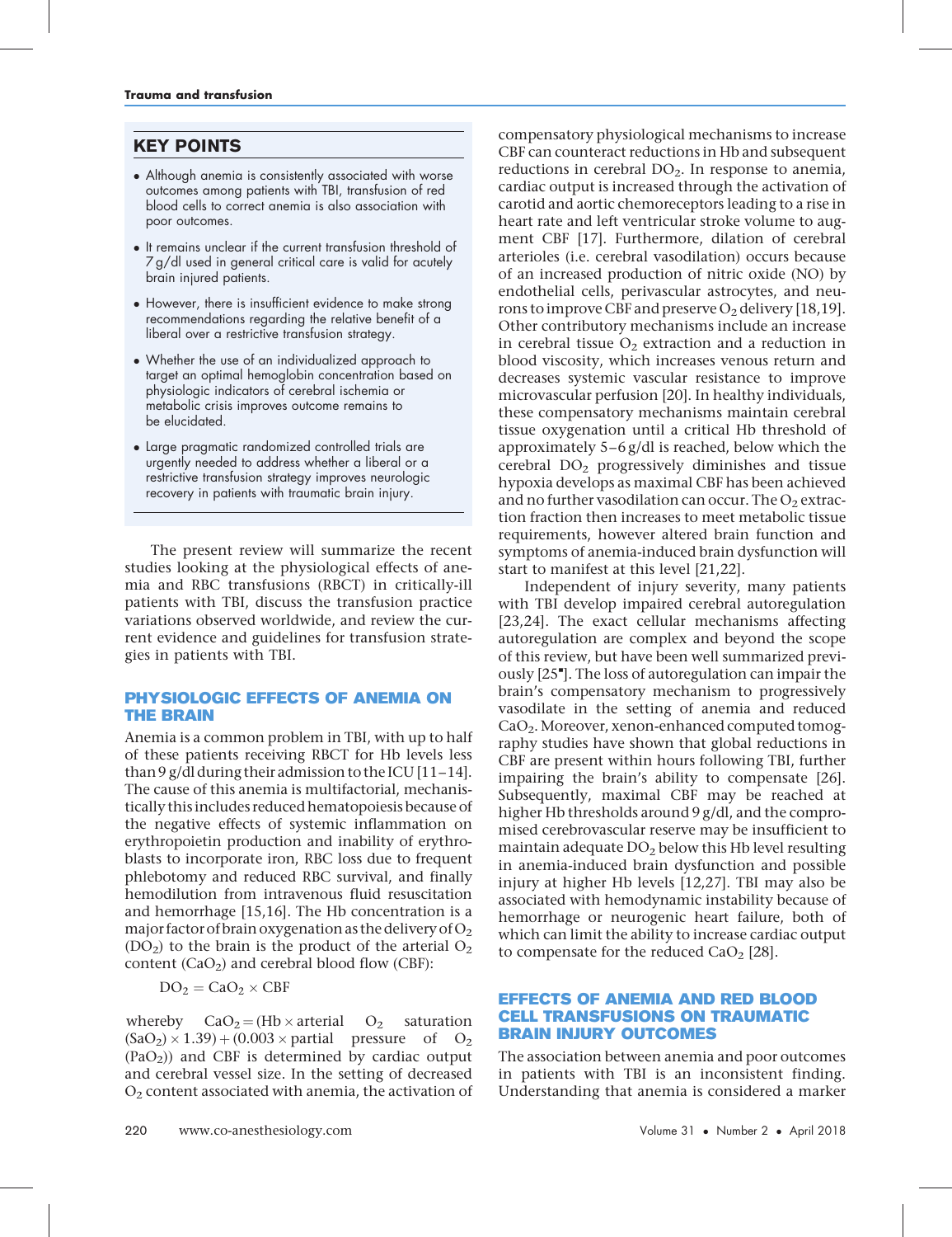of 'illness-severity' in critically ill patients and included as a variable in ICU risk prediction models [29,30], it is understandable that several observational studies have shown an association between anemia and poor outcomes in patients with TBI [11,31–34]. However, other studies evaluating anemia and TBI outcomes have not demonstrated a consistent risk of harm [12,35–40]. The methodological limitations restricting comparisons between these observational studies include: the inconsistent definitions of anemia and TBI severity; variable timing of Hb measurements; lack of consideration of Hb exposure during the acute admission period; different outcome measures; and residual confounding from factors that are associated with both anemia and outcome. Several studies have explored Hb exposure over time rather than admission values only, incorporating methods including repeated Hb concentrations, mean Hb concentration during the first 7 days, and time-weighted or area under the curve (AUC) exposure [11,13,32]. A recent study observed that both the percentage of time that the Hb at least 9 g/l and AUC was associated with favorable 6-month neurological outcomes based on the Glasgow outcome scale (GOSe), independent of RBCT administration [13].

However, the potential benefits of RBCT to avoid anemia and reduce cerebral tissue hypoxia may be opposed by the potentially adverse effects related to this therapy [25"]. Several studies have shown that RBCT administration in TBI is associated with increased mortality  $[11, 14, 34, 41, 42, 43$ <sup>\*\*</sup>,44], decreased functional outcomes [39,42,45",46], increased ICU length of stay [47], and impaired cerebral autoregulation [48]. Furthermore, compared to a restrictive strategy, a liberal transfusion strategy applying a threshold trigger of 10 g/dl was associated with an increased risk of progressive cerebral hemorrhagic injury [49"] and thromboembolic events [10]. However, evidence from observational studies in patients with TBI is conflicting, with data to support a lack of association between RBCT administration and worse outcome in TBI  $[9"$ ,32]. One recent randomized clinical trial (RCT), employing a factorial design, compared the effects of erythropoietin and two Hb transfusion thresholds (7 vs. 10 g/dl) on neurological recovery after TBI [10]. Favorable neurological outcome was 43% for the Hb transfusion threshold of 7 g/dl and 33% for  $10 \text{ g/dl}$  (P = 0.28). Nevertheless, the number of patients included in the study was relatively small and the two groups of patients showed mean Hb levels much higher than those associated with the treatment arm in which they were randomized. Moreover, in a recent systematic review, insufficient evidence was found to support a difference in

outcomes between higher and lower transfusion thresholds in patients with TBI  $[9^{\bullet\bullet}].$ 

# CURRENT GUIDELINES

There is clear clinical and guideline agreement that Hb less than 7 g/dl in critically ill patients with TBI requires RBCT [50",51,52,53"]. However, the exact threshold between 7 and 10 g/dl remains a contentious issue. Recent data from a randomized controlled trial (RCT) [10] and meta-analysis  $[9^{\bullet\bullet}]$ found no difference in neurological outcome between the restrictive and liberal transfusion strategies, but the overall quality of the evidence was low. With both anemia and transfusions associated with worse outcomes in TBI, and a current lack of studies powered to assess outcomes for RBCT and brain injury patients, wide variability in clinical recommendations exist. Current clinical practice guidelines from trauma and critical care specialties recommend a target Hb of  $7-9$  g/dl  $[51,53$ ]. The recent guidelines from the American Society of Anesthesiologists support the use of restrictive transfusion strategies, Hb less than 8 g/dl and hematocrit values less than 25%, to reduce the administration of RBCs without increasing the risk of poor outcome or neurological and cardiopulmonary complications [54]. The British Committee for Standards in Haematology similarly recommends a target threshold of 7–9 g/dl for patients with TBI, but for patients with evidence of cerebral ischemia, the Hb target increases to more than  $9 g/dl$  [51]. Interestingly, the recently updated Brain Trauma Foundation Guidelines makes no comment on RBCT thresholds for severe TBI [55"]. The American Association of Blood Banks (AABB) recommended in their recently published clinical practice guidelines that the use of restrictive transfusion threshold is well tolerated in most clinical settings, however highlighted that good practice should always review the Hb concentration, the overall clinical context, and alternative therapies when considering individualized transfusion decisions [50"].

# GLOBAL VARIATIONS IN RED BLOOD CELL TRANSFUSIONS THRESHOLDS

A recent international survey conducted within five critical care medicine societies looked at RBC transfusion threshold practices for patients with acute brain injury  $[56$ <sup> $\text{m}$ </sup>. More than half the clinicians  $(54%)$ reported a general Hb threshold of 7–8 g/dl to initiate RBCT in their ICUs for acutely brain injured patients. However, many respondents did not administer RBCT at a fixed Hb threshold, but rather adjusted the transfusion trigger based on additional factors. Half of the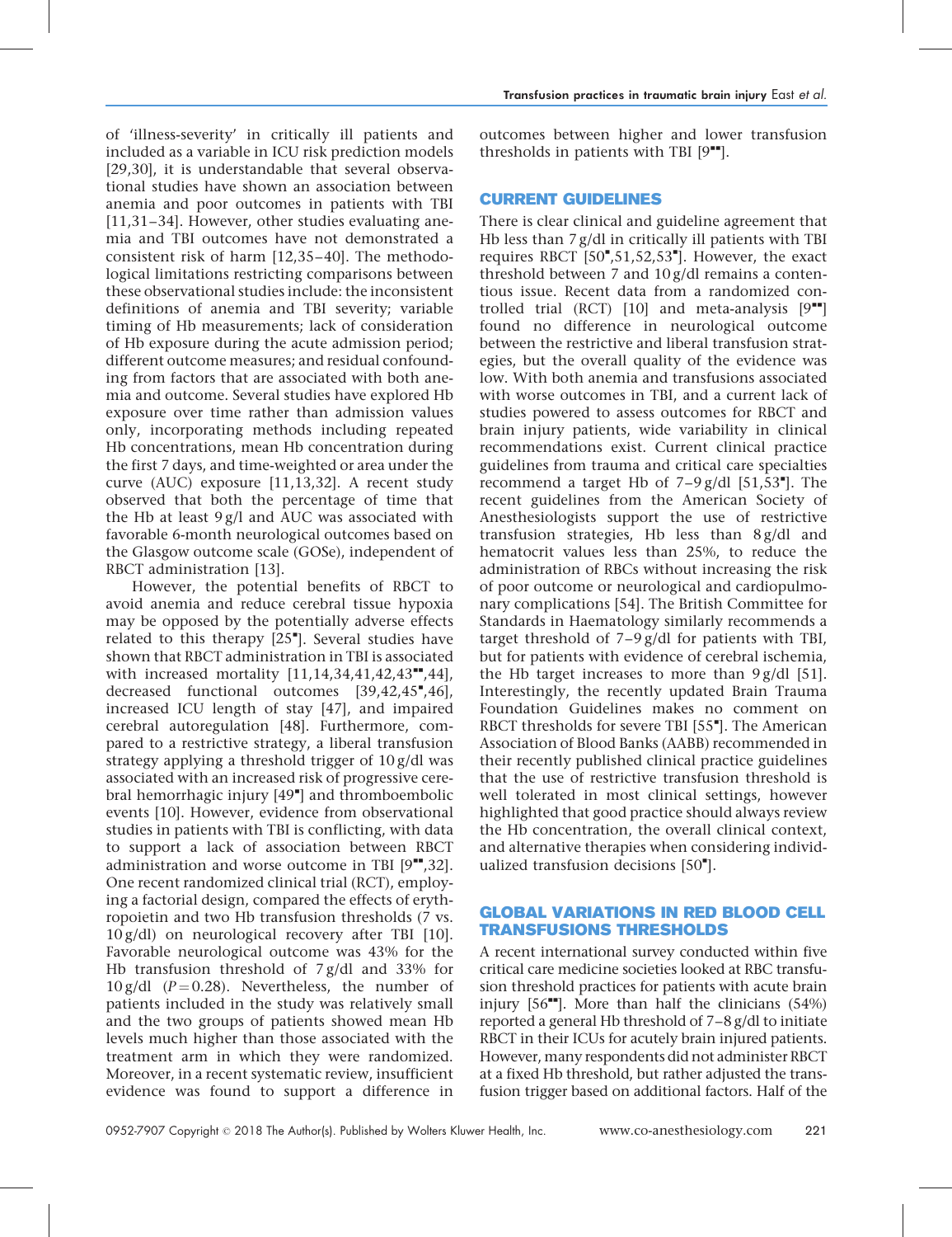respondents stated they would use a different transfusion threshold specifically for TBI patients: 22% would use 7 g/dl, 28% would use 8 g/dl, 23% would use 9 g/dl, and 27% would use at least 10 g/dl or other. These Hb thresholds were increased by respondents if certain noncerebral factors including coronary artery disease, active bleeding and low mixed venous  $O_2$  saturation were present. Although noncerebral factors influenced Hb thresholds more than cerebral factors, respondents working in North America and ICUs run by neurosurgeons more frequently reported using cerebral factors with brain tissue oxygenation ( $Pb$ t $O<sub>2</sub>$ ) < 15 mmHg) the most commonly used trigger. Other factors influencing transfusion policies included continental location, respondent's base specialty and experience, with respondents from Africa/Asia and Oceania using a lower threshold for transfusion than in Europe. The most liberal strategies were reported by anesthesiologists, and physicianswith less than 5 years practice compared with those with more than 25 years. Seventy-two percentage of respondents stated a potential increase in  $DO<sub>2</sub>$  to ischemic regions as a reason to change the RBCT threshold, potential increases in cerebral oxygenation, cardiac output, and volume expansion were also reported but to a lesser degree. The main reasons reported for limiting transfusions were the concerns over the risk of transfusion-related acute lung injury (TRALI; 57%), risk of infection (56%), and altered immune response (43%). Interestingly, over 60% of respondents thought an RCT comparing a liberal to a restrictive transfusion strategy in acute brain injury was necessary, and 41% respondents thought this trial should compare a restrictive strategy with a neuromonitoring-guided strategy. This variability in transfusion thresholds is also noted in a recent survey looking at the blood transfusion practices among European neurotrauma centers participating in the Collaborative European Neurotrauma Effectiveness Research in TBI (CENTER-TBI) study  $[57"$ . In 66 centers from 20 countries across Europe and Israel, half of the centers reported their general ICU protocol defined a Hb target level. In TBI patients, only 10 centers (16%) indicated the use of a Hb threshold between 7 and 8 g/dl. The remainder of the centers used higher thresholds: 25% reported between 8 and 9  $g/dl$ ; 31% between 9 and 10  $g/dl$ ; and 28% more than 10 g/dl.

### MULTIMODAL NEUROMONITORING AND PRECISION MEDICINE PARADIGM

In the growing age of precision medicine and the introduction of multimodal neuromonitoring, novel approaches to assess individualized Hb thresholds have started to emerge in the literature. A recent study demonstrated that anemia alone does not

appear to be detrimental among patients with severe TBI, however a combination of low PbtO<sub>2</sub> (<20 mmHg) and anemia (defined as  $\langle 9 \text{ g/d}$ l) was associated with poor neurological outcome [12], suggesting that unfavorable outcomes from anemia may be more likely to occur during times of brain tissue hypoxia, impaired autoregulation, or low cerebral blood flow states. Another retrospective study looking at cerebral autoregulation during RBCT administration in TBI found that RBC therapy was associated with worsening cerebrovascular pressure reactivity (PRx), as assessed by a moving correlation coefficient between mean arterial pressure and intracranial pressure (ICP) [47]. Interestingly, for patients with a mean  $PbtO<sub>2</sub>$  more than 20 mmHg pretransfusion, the PRx increased significantly after a RBCT indicating worsening cerebral autoregulation, but did not change in patients with  $PbtO<sub>2</sub>$  less than 20 mmHg. The recently published Brain Oxygen Optimization in Severe Traumatic Brain Injury Phase-II (BOOST II) study evaluated the safety and feasibility of a neurocritical care management protocol to improve  $PbtO<sub>2</sub>$  levels [58"]. Tiered interventions included RBCT titrated to a Hb goal of more than  $10$  g/dl for PbtO<sub>2</sub> levels less than 20 mmHg, although the number of RBCT administered was not reported for either group. This management protocol based on  $PbtO<sub>2</sub>$  and ICP monitoring significantly reduced the proportion of time with brain tissue hypoxia compared to ICP-only management protocol. There was a trend towards lower mortality and better functional outcomes, but the study was not powered for clinical efficacy [58"].

A recent consensus statement from the International Microdialysis Forum for the clinical use of cerebral microdialysis (CMD) [59] found one study that used CMD to examine Hb thresholds associated with increased risk of cerebral metabolic dysfunction in poor-grade patients with subarachnoid hemorrhage (SAH) [60], but no studies exist for TBI patients [59]. However, CMD has been used in TBI research to examine cerebral perfusion pressure augmentation [61–63] and neuroprognostication [64–66]. In addition to invasive monitoring, near-infrared spectroscopy has been trialed as a means of noninvasively assessing cerebral tissue oxygenation saturation  $(SctO<sub>2</sub>)$ . Unfortunately, there is conflicting evidence on reliability of this modality to detect clinically meaningful changes in  $SctO<sub>2</sub>$  pretransfusion and posttransfusion  $[67^{\bullet}, 68^{\bullet}]$ , and therefore further data is required before its routine use can be recommended.

A 'one size fits all' approach and the use of an arbitrary Hb threshold may not be the optimal approach for transfusion triggers in patients with TBI. No RCT has specifically tested whether a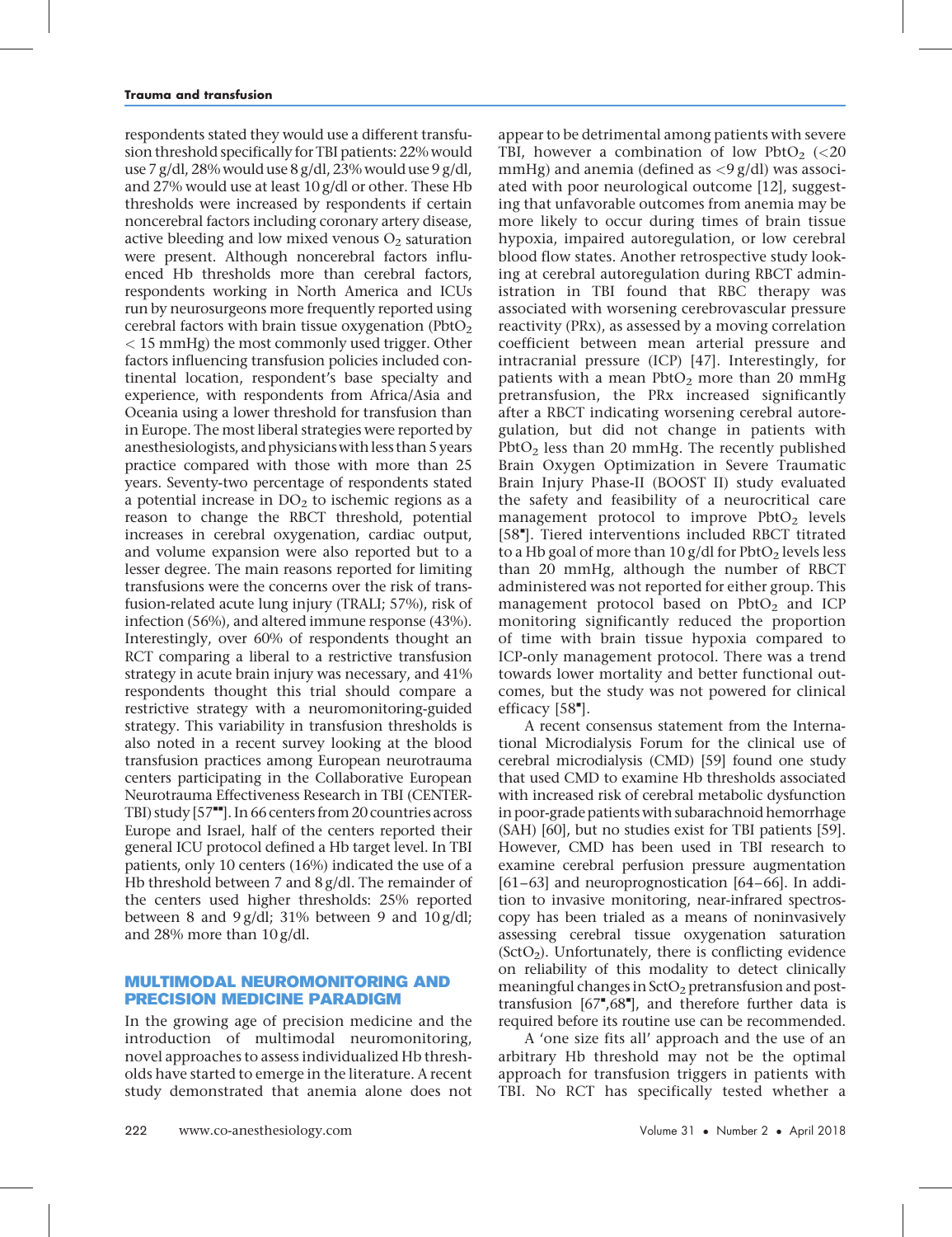protocol-based restrictive transfusion strategy is more effective or safer than an personalized titrated care approach. Applying the precision medicine paradigm to patient-level physiological data, the optimal transfusion threshold likely varies between patients and also within the same patient over time. Titration of RBC therapy may be best individualized based on the initial physiological responsiveness to RBCT to predict benefit or harm [69], considering factors such as cerebral tissue hypoxia, cerebral autoregulation and metabolic state. However, the detection of organ dysfunction with multimodal neuromonitoring does not necessarily correlate with organ injury and irreversible loss of function. Nonetheless, evidence of organ dysfunction may reflect limitations or insufficient compensatory mechanisms that may predispose to cerebral tissue injury and death. Future RCTs should integrate methods to evaluate relevant physiologic parameters to compare transfusion threshold strategies, thereby reflecting the mechanism through which RBCT affects outcome, providing a rationale for initiating or continuing RBCT, and possibly better informing decisions to transfuse.

### STORAGE OF RED BLOOD CELLS

Prior to transfusion, several complex biochemical, metabolic, and structural alterations may occur as a result of RBC storage ex vivo. The changes to erythrocytes includes: a decrease in 2,3 diphosphoglycerate [70] and adenosine triphosphate [71]; generation of reactive oxygen species [71]; irreversible membrane changes [72]; and several other changes summarized in a recent review [73]. These storagerelated changes, collectively known as the 'storage lesion', may alter RBC function thereby reducing their oxygen delivery capacity, and decrease ATPmediated hypoxic vasodilation [73,74]. There has been concern regarding the contribution of storage lesions to the incidence of transfusion-associated complications and poor outcomes [73], a meta-analysis found that transfusion of older RBCs was associated with an increase in the risk of death, but the methodological limitations of the studies included and heterogeneity prevented definitive conclusions [75]. Recently, the Age of Transfused Blood in Critically Ill Adults (ABLE) trial, along with two other trials [76,77], addressed the effects of RBC storage duration on transfusion outcomes. The ABLE study enrolled critically ill adults randomized to receive either RBC of less than 8 days storage or standardissued RBC (mean  $22.0 \pm 8.4$  days). They found no difference in 90-day mortality between the groups, however only around 9% of the study population were trauma patients with brain injury [78]. These

trials found no advantage to the use of fresher-thanusual blood for critically ill adults, patients undergoing cardiac surgery, and premature infants [76,77,79]. However, these studies were not powered to examine subgroups, such as acutely brain injured patients, and do not address storage for 35–42 days [80]. Furthermore, a recent international survey reported that 30% of respondents would examine the RBC storage duration before transfusion, but only 37% would go on to limit the administration of 'older' RBCs  $[56$ <sup> $H$ </sup>].

# FUTURE DIRECTIONS FOR TRANSFUSION THRESHOLDS

Randomized trials evaluating the optimal transfusion threshold for traumatic brain injured patients are currently ongoing, the results of which will greatly increase the body and quality of evidence in this area and improve the current strength of recommendations for transfusions practices in TBI. The TRAIN trial (ClinicalTrials.gov NCT02968654), endorsed by the European Society of Intensive Care Medicine (ESCIM), is randomizing acutely brain injured patients (TBI, SAH, and intracerebral hemorrhage), Glasgow Coma Score (GCS) of  $<$ 12, and Hb level  $<$ =9 g/dl in the first 10 days of admission to either a restrictive approach targeting Hb more than 7 g/dl or liberal strategy targeting Hb more than 9 g/dl. The primary outcome for the study is neurological intact survival at 180 days, evaluated by the GOSe, with an a-priori analysis stratified by underlying brain injury type. Recruitment started in 2016 with planned enrollment of 4610 patients (including 2000 patients with TBI) over the next 4 years, powered to detect a reduction in the primary outcome (GOSe 1–5) from 50 to 45% in one of the two arms. The HEMOTION trial (NCT03260478) in Canada is currently randomizing patients with blunt patients with TBI with a GCS at least 12 and Hb level at least  $10 g/dl$  to a transfusion threshold of 7 or 10 g/dl. The primary outcome is neurological outcome assessed by the GOSe at 6 months and is scheduled to be completed in 2021 with a planned sample size of 712 patients. Along with the SaHARA study (NCT02483351) for transfusion thresholds in SAH [81"], these trials should provide reliable evidence to better understand the balance between the risks associated with anemia and RBCT in acutely brain injured patients, and will address the uncertainty of whether higher transfusion thresholds improve outcomes in this patient population.

# **CONCLUSION**

Anemia remains a common problem in the ICU for patients with moderate and severe TBI. Physicians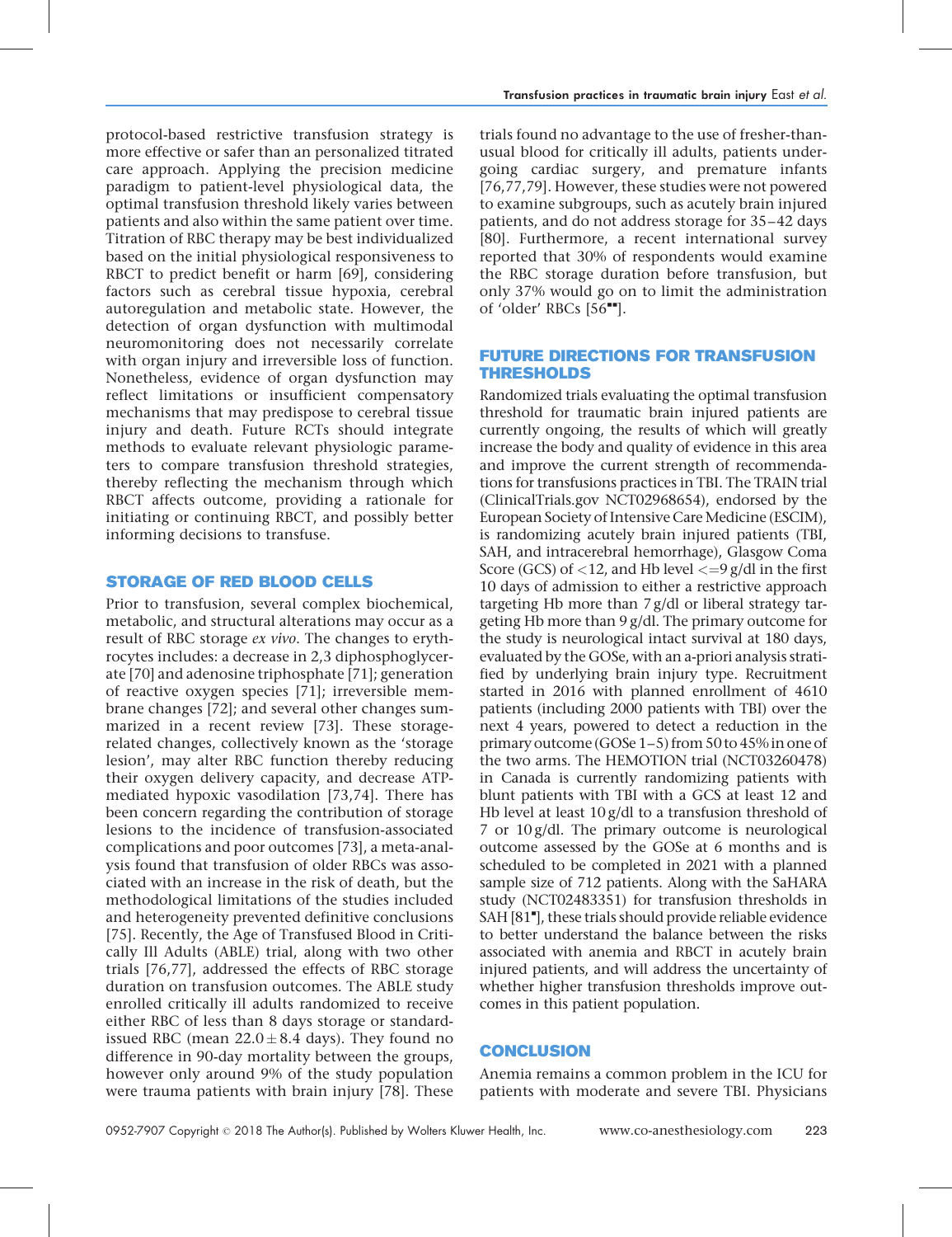must always balance the risk of possible anemiaassociated cerebral injury with the risk of harm from allogeneic transfusions. Currently, the evidence is lacking to recommend a liberal over a restrictive transfusion strategy in this critical care patient population. An individualized approach, guided by data from neuromonitoring if available, may be considered to target physiological endpoints other than Hb targets, such as cerebral tissue hypoxia or metabolic crisis. However, this physiology-driven approach has yet to be validated in either well designed multicentre observational studies or large RCTs. The results of two large randomized controlled trials are eagerly awaited to inform future guideline development and decision-making at the bedside for transfusion practices in patients with TBI.

### Acknowledgements

None.

Financial support and sponsorship

None.

### Conflicts of interest

There are no conflicts of interest.

#### REFERENCES AND RECOMMENDED READING

Papers of particular interest, published within the annual period of review, have been highlighted as:

- of special interest
- $\Box$  of outstanding interest
- 1. Kramer AH, Zygun DA. Anemia and red blood cell transfusion in neurocritical care. Crit Care (London, England) 2009; 13:R89.
- 2. Chesnut RM, Marshall LF, Klauber MR, et al. The role of secondary brain injury in determining outcome from severe head injury. J Trauma 1993; 34:216–222.
- 3. McHugh GS, Engel DC, Butcher I, et al. Prognostic value of secondary insults in traumatic brain injury: results from the IMPACT study. J Neurotrauma 2007; 24:287–293.
- 4. Elf K, Nilsson P, Enblad P. Outcome after traumatic brain injury improved by an organized secondary insult program and standardized neurointensive care. Crit Care Med 2002; 30:2129-2134.
- 5. Winn HR, Youmans JR. Youmans neurological surgery. Philadelphia, United States: Saunders; 2004.
- 6. Hebert PC, Wells G. Blaichman MA, et al. A multicenter, randomized, controlled clinical trial of transfusion requirements in critical care. Transfusion Requirements in Critical Care Investigators, Canadian Critical Care Trials Group. New Engl J Med 1999; 340:409–417.
- 7. Corwin HL, Gettinger A, Pearl RG, et al. The CRIT Study: anemia and blood transfusion in the critically ill—current clinical practice in the United States. Crit Care Med 2004; 32:39–52.
- 8. Vincent JL, Baron JF, Reinhart K, et al. Anemia and blood transfusion in critically ill patients. JAMA 2002; 288:1499–1507.
- 9. Boutin A, Chassé M, Shemilt M, et al. Red blood cell transfusion in patients && with traumatic brain injury: a systematic review and meta-analysis. Transfus Med Rev 2016; 30:15–24.

This systemic review of 24 eligible studies evaluated the frequency of RBCT, potential determinants and outcomes associated with RBCT in TBI patients. Pooled data from 23 studies (7524 patients) showed that mortality was not significantly associated with RBCT in the meta-analysis. Red blood cell transfusion was frequent in TBI patients, and transfusion practices varied widely between studies.

10. Robertson CS, Hannay HJ, Yamal JM, et al. Effect of erythropoietin and transfusion threshold on neurological recovery after traumatic brain injury: a randomized clinical trial. JAMA 2014; 312:36–47.

- 11. Salim A, Hadjizacharia P, DuBose J, et al. Role of anemia in traumatic brain
- injury. J Am Coll Surg 2008; 207:398–406. 12. Oddo M, Levine JM, Kumar M, et al. Anemia and brain oxygen after severe traumatic brain injury. Intens Care Med 2012; 38:1497–1504.
- 13. Griesdale DE, Sekhon MS, Menon DK, et al. Hemoglobin area and time index above 90 g/L are associated with improved 6-month functional outcomes in patients with severe traumatic brain injury. Neurocrit Care 2015; 23:78–84.
- 14. George ME, Skarda DE, Watts CR, et al. Aggressive red blood cell transfusion: no association with improved outcomes for victims of isolated traumatic brain injury. Neurocrit Care 2008; 8:337–343.
- 15. Scharte M, Fink MP. Red blood cell physiology in critical illness. Crit Care Med 2003; 31(12 Suppl):S651–S657.
- 16. Walsh TS, Saleh EE. Anaemia during critical illness. Br J Anaesth 2006; 97:278–291.
- 17. Weiskopf RB, Feiner J, Hopf H, et al. Heart rate increases linearly in response to acute isovolemic anemia. Transfusion 2003; 43:235–240.
- 18. Borgstrom L, Johannsson H, Siesjo BK. The influence of acute normovolemic anemia on cerebral blood flow and oxygen consumption of anesthetized rats. Acta Physiol Scand 1975; 93:505–514.
- 19. McLaren AT, Mazer CD, Zhang H, et al. A potential role for inducible nitric oxide synthase in the cerebral response to acute hemodilution. Can J Anaesth 2009; 56:502–509.
- 20. Spahn DR, Leone BJ, Reves JG, Pasch T. Cardiovascular and coronary physiology of acute isovolemic hemodilution: a review of nonoxygen-carrying and oxygen-carrying solutions. Anesth Analg 1994; 78:1000–1021.
- 21. Toy P, Feiner J, Viele MK, et al. Fatigue during acute isovolemic anemiain healthy, resting humans. Transfusion 2000; 40:457–460.
- 22. Weiskopf RB, Kramer JH, Viele M, et al. Acute severe isovolemic anemia impairs cognitive function and memory in humans. Anesthesiology 2000; 92:1646–1652.
- 23. Rangel-Castilla L, Gasco J, Nauta HJW, et al. Cerebral pressure autoregulation in traumatic brain injury. Neurosurg Focus 2008; 25:E7.
- 24. Golding EM, Robertson CS, Bryan RM. The consequences of traumatic brain injury on cerebral blood flow and autoregulation: a review. Clin Exp Hypertens 1999; 21:299–332.
- 25. Lelubre C, Bouzat P, Crippa IA, Taccone FS. Anemia management after acute & brain injury. Crit Care 2016; 20:152.
- A review article on anemia management after acute brain injury, with proposal of potential strategies to optimize transfusion management in these patients.
- 26. Bouma GJ, Muizelaar JP, Stringer WA, et al. Ultra-early evaluation of regional cerebral blood flow in severely head-injured patients using xenon-enhanced computerized tomography. J Neurosurg 1992; 77:360–368.
- 27. Dexter F, Hindman BJ. Effect of haemoglobin concentration on brain oxygenation in focal stroke: a mathematical modelling study. Br J Anaesthesia 1997; 79:346–351.
- 28. Taccone F, Citerio G. Participants in the international multidisciplinary consensus conference on multimodality monitoring. advanced monitoring of systemic hemodynamics in critically ill patients with acute brain injury. Neurocrit Care 2014; 21(S2):38–63.
- 29. Knaus WA, Draper EA, Wagner DP, Zimmerman JE. APACHE II: a severity of disease classification system. Crit Care Med 1985; 13:818–829.
- 30. Ferrando-Vivas P, Jones A, Rowan KM, Harrison DA. Development and validation of the new ICNARC model for prediction of acute hospital mortality in adult critical care. J Crit Care 2017; 38:335–339.
- 31. Steyerberg EW, Mushkudiani N, Perel P, et al. Predicting outcome after traumatic brain injury: development and international validation of prognostic scores based on admission characteristics. PLoS Med 2008; 5:e165.
- 32. Sekhon MS, McLean N, Henderson WR, et al. Association of hemoglobin concentration and mortality in critically ill patients with severe traumatic brain injury. Crit Care 2012; 16:R128.
- 33. Van Beek JG, Mushkudiani NA, Steyerberg EW, et al. Prognostic value of admission laboratory parameters in traumatic brain injury: results from the IMPACT study. J Neurotrauma 2007; 24:315–328.
- 34. Duane TM, Mayglothling J, Grandhi R, et al. The effect of anemia and blood transfusions on mortality in closed head injury patients. J Surg Res 2008; 147:163–167.
- 35. Schirmer-Mikalsen K, Vik A, Gisvold SE, et al. Severe head injury: control of physiological variables, organ failure and complications in the intensive care unit. Acta Anaesthesiol Scand 2007; 51:1194–1201.
- 36. Sanchez-Olmedo Jl, Flores-Cordero JM, Rincon-Ferrari MD, et al. Brain death after severe traumatic brain injury: the role of systemic secondary brain insults. Transplant Proc 2005; 37:1990–1992.
- 37. Ariza M, Mataro M, Poca MA, et al. Influence of extraneurological insults on ventricular enlargement and neuropsychological functioning after moderate and severe traumatic brain injury. J Neurotrauma 2004; 21:864–876.
- 38. Miller JD, Butterworth JF, Gudeman SK, et al. Further experience in the management of severe head injury. J Neurosurg 1981; 54:289–299.
- 39. Carlson AP, Schermer CR, Lu SW. Retrospective evaluation of anemia and transfusion in traumatic brain injury. J Trauma Acute Care Surg 2006; 61:567–571.
- 40. McIntyre LA, Fergusson DA, Hutchison JS, et al. Effect of a liberal versus restrictive transfusion strategy on mortality in patients with moderate to severe head injury. Neurocrit Care 2006; 5:4–9.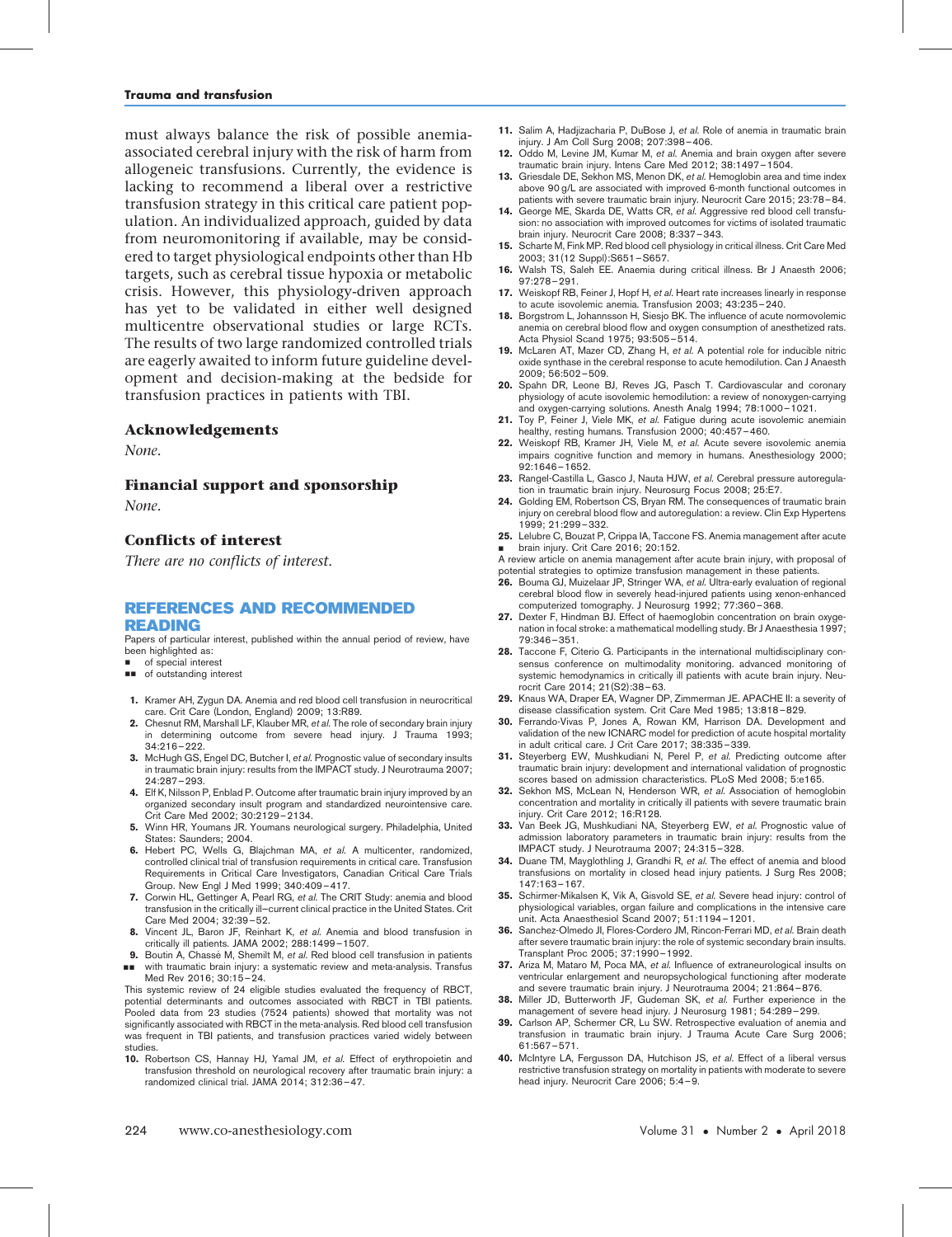- 41. Almeida KJ, Rodrigues ÂB, Lemos LEAS, et al. Hemotransfusion and mechanical ventilation time are associated with intra-hospital mortality in patients with traumatic brain injury admitted to intensive care unit. Arq Neuropsiquiatria 2016; 74:644–649.
- 42. Acker SN, Partrick DA, Ross JT, et al. Blood component transfusion increases the risk of death in children with traumatic brain injury. J Trauma Acute Care Surg 2014; 76:1082–1088.
- 43. Boutin A, Moore L, Lauzier F, et al. Transfusion of red blood cells in patients && with traumatic brain injuries admitted to Canadian trauma health centres: a
- multicentre cohort study. BMJ Open 2017; 7:e014472. This multicentre cohort study used data from the National Trauma Registry of

Canada to evaluate RBC transfusion frequency, determinants of transfusions and associated clinical outcomes. 7062 patients with traumatic brain injury between April 2005 and March 2013 were included, of which 1991 patients received at least one RBC transfusion during their hospital stay. RBCT is associated with unfavorable outcomes, i.e. mortality and trauma complications. Trauma severity is an important determinant of RBC transfusion.

- 44. Elterman J, Brasel K, Brown S, et al. Transfusion of red blood cells in patients with a prehospital GlasgowComa Scale of 8 or less 8 and no evidence of shock is associated with worse outcomes. J Trauma Acute Care Surg 2013; 75:8–13.
- 45. Leal-Noval SR, Munoz-Serrano A, Arellano-Orden V, et al. Effects of red blood & cell transfusion on long-term disability of patients with traumatic brain injury. Neurocrit Care 2016; 24:371–380.

Single center cohort study examining the association between RBCT and 1-year neurocognitive and disability levels in 309 TBI patients. After adjusting for severity of illness, RBCT was significantly associated with higher unfavorable Glasgow Outcome Scale.

- 46. Warner MA, O'Keeffe T, Bhavsar P, et al. Transfusions and long-term functional outcomes in traumatic brain injury. J Neurosurg 2010; 113:539–546.
- 47. Durak M, Aydogan M, Gurbuz S. The effects of iron deficiency on blood transfusion requirements in traumatic brain injury. Biomed Res 2016; 27:839–843.
- 48. Sekhon MS, Griesdale DE, Czosnyka M, et al. The effect of red blood cell transfusion on cerebral autoregulation in patients with severe traumatic brain injury. Neurocrit Care 2015; 23:210–216.
- 49. Vedantam A, Yamal JM, Rubin ML, e*t al.* Progressive hemorrhagic injury after
- & severe traumatic brain injury: effect of hemoglobin transfusion thresholds. J Neurosurg 2016; 125:1229–1234.

Secondary analysis of data from RCT studying the effects of erythropoietin and RBCT (10 vs. 7 g/dl) on neurological recovery after severe TBI. A higher transfusion threshold of 10 g/dl after severe TBI associated with an increased the risk of progressive hemorrhagic injury events.

50. Carson JL, Guyatt G, Heddle NM, et al. Clinical Practice Guidelines from the AABB: & red blood cell transfusion thresholds and storage. JAMA 2016; 316:2025–2035. Recommendations from the American Association of Blood Banks on the target Hb level for RBCT among hospitalized adult patients who are hemodynamically stable, and the length of time RBCs should be stored prior to transfusion. A restrictive transfusion threshold is safe in most clinical settings. The restrictive transfusion threshold of 7 g/dl is likely comparable with 8 g/dl, but these recommendations do not apply to patients with acute coronary syndrome, severe thrombocytopenia, and chronic transfusion–dependent anemia due to insufficient evidence. No mention of Hb targets for acutely brain injured patients.

- 51. Napolitano LM, Kurek S, Luchette FA, et al. Clinical practice guideline: red blood cell transfusion in adult trauma and critical care\*. Crit Care Med 2009: 37:3124–3157.
- 52. Retter A, Wyncoll D, Pearse R, et al. Guidelines on the management of anaemia and red cell transfusion in adult critically ill patients. Br J Haematol 2013; 160:445–464.
- 53. Rossaint R, Bouillon B, Cerny V, et al. The European guideline on manage-& ment of major bleeding and coagulopathy following trauma: fourth edition. Critical care (London, England) 2016; 20:100.

The fourth edition of the pan-European, multidisciplinary Task Force guidelines on management of major bleeding and coagulopathy following trauma. Includes representatives of six relevant European professional societies, they recommend a target Hb of 7 to 9 g/dl (Grade 1C).

- 54. American Society of Anesthesiologists Task Force on Perioperative Blood Management. Practice guidelines for perioperative blood management: an updated report by the American Society of Anesthesiologists Task Force on Perioperative Blood Management\*. Anesthesiology 2015; 122:241-275.
- 55. Carney N, Totten AM, O'reilly C, et al. Guidelines for the management of
- & severe traumatic brain injury. Neurosurgery 2017; 80:6–15. The fourth edition of the guidelines for the management of severe TBI from the

Brain Trauma Foundation. Evidence-based recommendations to clarify what aspects of practice currently can be supported by evidence. Importantly, no recommendations made for transfusion thresholds in severe TBI.

56. Badenes R, Oddo M, Suarez JI, et al. Hemoglobin concentrations and RBC && transfusion thresholds in patients with acute brain injury: an international survey. Crit Care 2017; 21:159.

An international web-based survey to investigate the RBCT practices used for acute brain injury. Eight hundred and sixty-eight responses from five critical care medicine societies of ICU physicians. Hb threshold used for RBCT was <8 g/dl in half of the ICU clinicians who responded. However, more than 50% of physicians used higher Hb thresholds in certain conditions. Systemic and cerebral factors were reported as influencing the need for higher Hb thresholds.

57. Huijben JA, van der Jagt M, Cnossen MC, et al. Variation in blood && transfusion and coagulation management in Traumatic Brain Injury at the Intensive Care Unit: A survey in 66 neurotrauma centers participating in the Collaborative European NeuroTrauma Effectiveness Research in Traumatic Brain Injury (CENTER-TBI) study. J Neurotrauma 2017. [Epub ahead of print]

A survey of 66 European neurotrauma centers participating in the CENTER-TBI that aimed to describe the current approaches to RBCT and coagulation management, and quantify variability between European ICUs. Twenty-six centers (41%) indicated an Hb target between 7 and 9 g/dl and 38 centers (59%) >9 g/dl. Overall, shows a lack of consensus between European ICUs on blood transfusion and coagulation management.

58. Okonkwo DO, Shutter LA, Moore C, et al. Brain oxygen optimization in severe & traumatic brain injury phase II: a phase ii randomized trial\*. Crit Care Med 2017; 45:1907–1914.

A Phase II RCT in 10 ICUs in the United States to assess the feasibility and safety of a neurocritical care management protocol to improve brain tissue oxygenation levels in patients with severe TBI. Patients were randomized to treatment protocol based on intracranial pressure plus brain tissue oxygenation monitoring versus intracranial pressure monitoring alone.

- 59. Hutchinson PJ, Jalloh I, Helmy A, et al. Consensus statement from the 2014 International Microdialysis Forum. Intens Care Med 2015; 41:1517–1528.
- 60. Oddo M, Milby A, Chen I, et al. Hemoglobin concentration and cerebral metabolism in patients with aneurysmal subarachnoid hemorrhage. Stroke 2009; 40:1275–1281.
- Whitmore RG, Thawani JP, Grady MS, et al. Is aggressive treatment of traumatic brain injury cost-effective? J Neurosurg 2012; 116: 1106–1113.
- 62. Johnston AJ, Steiner LA, Chatfield DA, et al. Effect of cerebral perfusion pressure augmentation with dopamine and norepinephrine on global and focal brain oxygenation after traumatic brain injury. Intens Care Med 2004; 30:791–797.
- 63. Johnston AJ, Steiner LA, Coles JP, et al. Effect of cerebral perfusion pressure augmentation on regional oxygenation and metabolism after head injury. Crit Care Med 2005; 33:189–195.
- 64. Adamides AA, Rosenfeldt FL, Winter CD, et al. Brain tissue lactate elevations predict episodes of intracranial hypertension in patients with traumatic brain injury. J Am Coll Surg 2009; 209:531–539.
- 65. Chamoun R, Suki D, Gopinath SP, et al. Role of extracellular glutamate measured by cerebral microdialysis in severe traumatic brain injury. J Neurosurg 2010; 113:564–570.
- 66. Stein NR, McArthur DL, Etchepare M, Vespa PM. Early cerebral metabolic crisis after TBI influences outcome despite adequate hemodynamic resuscitation. Neurocrit Care 2012; 17:49–57.
- 67. McCredie VA, Piva S, Santos M, et al. The impact of red blood cell transfusion & on cerebral tissue oxygen saturation in severe traumatic brain injury. Neurocrit Care 2017; 26:247–255.

A prospective cohort study of 24 critically ill TBI patients with anemia examining the influence of RBCT on  $\text{SetO}_2$ . Using bifrontal near infrared spectroscopy probes, RBCT was not associated with a change in  $SctO<sub>2</sub>$ .

68. Leal-Noval SR, Arellano-Orden V, Múñoz-Gómez M, et al. Red blood & cell transfusion guided by near infrared spectroscopy in neurocritically ill patients with moderate or severe anaemia. J Neurotrauma 2017; 34: 2553–2559.

A single center RCT of 102 neurocritically ill patients (closed traumatic brain injury, subarachnoid, or intracerebral hemorrhage) examining<br>whether a SctO<sub>2</sub> threshold (> 60%) reduced RBCT requirements in anemic patients compared with a Hb threshold alone (8.5-10 g/dl). Patients in  $StO<sub>2</sub>$  arm received fewer RBC units while maintaining lower Hb levels, but no differences between the percentage of transfused patients, stay on neurocritical care unit, unfavorable Glasgow Outcome Scale scores, or mortality.

- 69. Goligher EC, Kavanagh BP, Rubenfeld GD, Ferguson ND. Physiologic Responsiveness Should Guide Entry into Randomized Controlled Trials. Am J Respir Crit Care Med 2015; 192:1416–1419.
- 70. Hamasaki N, Yamamoto M. Red blood cell function and blood storage. Vox Sang 2000; 79:191–197.
- 71. Korgun DK, Bilmen S, Yesilkaya A. Alterations in the erythrocyte antioxidant system of blood stored in blood bags. Res Commun Mol Pathol Pharmacol 2001; 109(5–6):357–363.
- 72. Bosman GJ, Lasonder E, Luten M, et al. The proteome of red cell membranes and vesicles during storage in blood bank conditions. Transfusion 2008; 48:827–835.
- 73. Lelubre C, Vincent JL. Relationship between red cell storage duration and outcomes in adults receiving red cell transfusions: a systematic review. Crit Care 2013; 17:R66.
- 74. Chin-Yee I, Arya N, d'Almeida MS. The red cell storage lesion and its mplication for transfusion. Transfus Sci 1997; 18:447-458.
- 75. Wang D, Sun J, Solomon SB, et al. Transfusion of older stored blood and risk of death: a meta-analysis. Transfusion 2012; 52:1184–1195.
- Steiner ME, Ness PM, Assmann SF, et al. Effects of red-cell storage duration on patients undergoing cardiac surgery. N Engl J Med 2015; 372: 1419–1429.